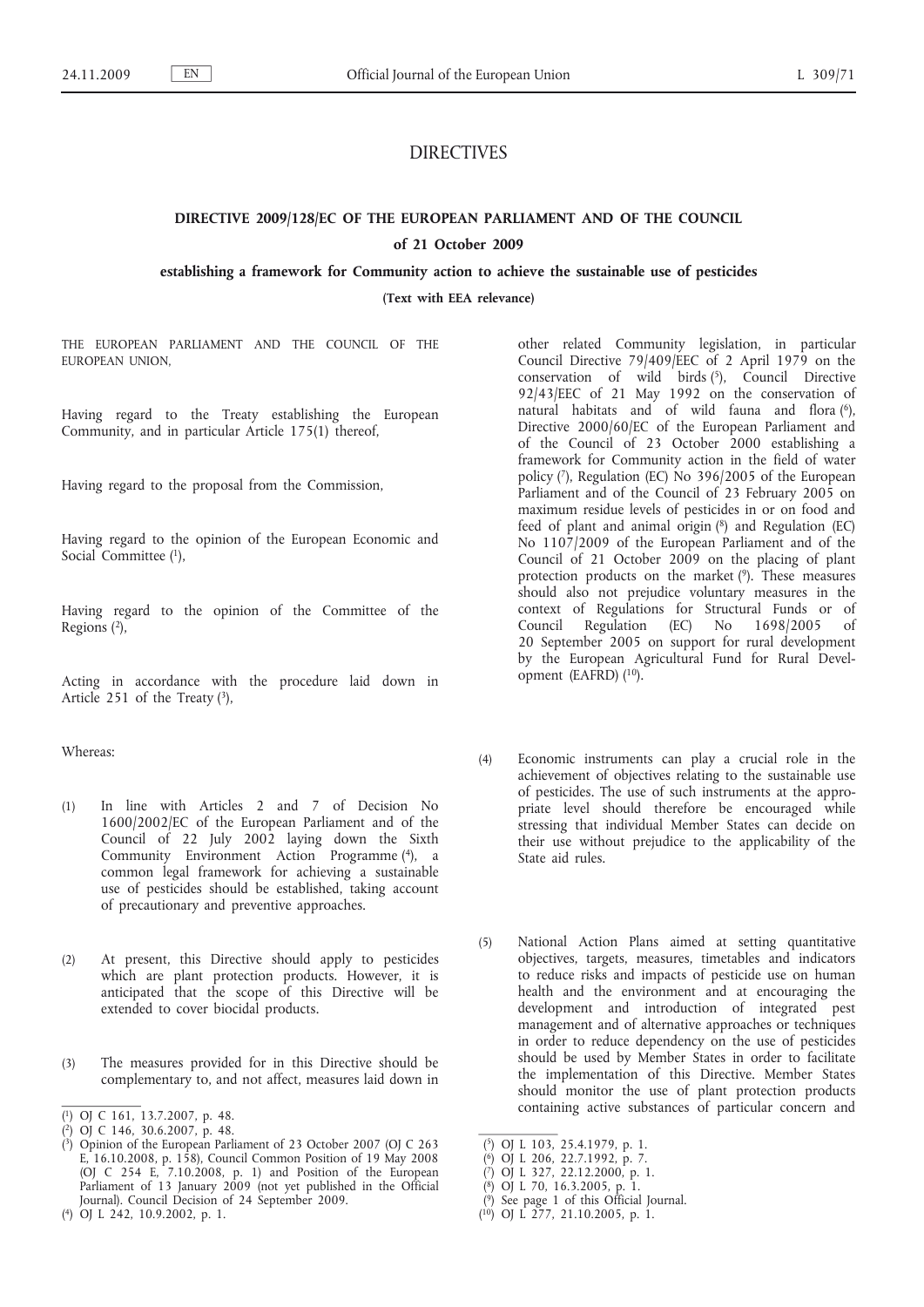establish timetables and targets for the reduction of their use, in particular when it is an appropriate means to achieve risk reduction targets. National Action Plans should be coordinated with implementation plans under other relevant Community legislation and could be used for grouping together objectives to be achieved under other Community legislation related to pesticides.

- (6) The exchange of information on the objectives and actions Member States lay down in their National Action Plans is a very important element for achieving the objectives of this Directive. Therefore, it is appropriate to request Member States to report regularly to the Commission and to the other Member States, in particular on the implementation and results of their National Action Plans and on their experiences. On the basis of information transmitted by the Member States, the Commission should submit relevant reports to the European Parliament and to the Council, accompanied, if necessary, by appropriate legislative proposals.
- (7) For the preparation and modification of National Action Plans, it is appropriate to provide for the application of Directive 2003/35/EC of the European Parliament and of the Council of 26 May 2003 providing for public participation in respect of the drawing up of certain plans and programmes relating to the environment  $(1)$ .
- (8) It is essential that Member States set up systems of both initial and additional training for distributors, advisors and professional users of pesticides and certification systems to record such training so that those who use or will use pesticides are fully aware of the potential risks to human health and the environment and of the appropriate measures to reduce those risks as much as possible. Training activities for professional users may be coordinated with those organised in the framework of Regulation (EC) No 1698/2005.
- (9) Sales of pesticides, including Internet sales, are an important element in the distribution chain, where specific advice on safety instructions for human health and the environment should be given to the end user at the time of sale, in particular to professional users. For non-professional users who in general do not have the same level of education and training, recommendations should be given, in particular on safe handling and storage of pesticides as well as on disposal of the packaging.
- (10) Considering the possible risks from the use of pesticides, the general public should be better informed of the overall impacts of the use of pesticides through awareness-raising campaigns, information passed on through retailers and other appropriate measures.
- (11) Research programmes aimed at determining the impacts of pesticide use on human health and the environment, including studies on high-risk groups, should be promoted at European and national level.
- (12) To the extent that the handling and application of pesticides require the setting of minimum health and safety requirements at the workplace, covering the risks arising from exposure of workers to such products, as well as general and specific preventive measures to reduce those risks, those measures are covered by Council Directive 98/24/EC of 7 April 1998 on the protection of the health and safety of workers from the risks related to chemical agents at work (2) and Directive 2004/37/EC of the European Parliament and of the Council of 29 April 2004 on the protection of workers from the risks related to their exposure to carcinogens or mutagens at work  $(3)$ .
- (13) Since Directive 2006/42/EC of the European Parliament and of the Council of  $17$  May 2006 on machinery (4) will provide for rules on the placing on the market of pesticide application equipment ensuring that environmental requirements are met, it is appropriate, in order to minimise the adverse impacts of pesticides on human health and the environment caused by such equipment, to provide for systems for regular technical inspection of pesticide application equipment already in use. Member States should describe in their National Action Plans how they will ensure the implementation of those requirements.
- (14) Aerial spraying of pesticides has the potential to cause significant adverse impacts on human health and the environment, in particular from spray drift. Therefore, aerial spraying should generally be prohibited with derogations possible where it represents clear advantages in terms of reduced impacts on human health and the environment in comparison with other spraying methods, or where there are no viable alternatives, provided that the best available technology to reduce drift is used.
- (15) The aquatic environment is especially sensitive to pesticides. It is therefore necessary for particular attention to be paid to avoiding pollution of surface water and groundwater by taking appropriate measures, such as the establishment of buffer and safeguard zones or planting hedges along surface waters to reduce exposure of water bodies to spray drift, drain flow and run-off. The dimensions of buffer zones should depend in particular on soil characteristics and pesticide properties, as well as agricultural characteristics of the areas concerned. Use of pesticides in areas for the abstraction of drinking water, on or along transport

<sup>(</sup> 1) OJ L 156, 25.6.2003, p. 17.

<sup>(</sup> 2) OJ L 131, 5.5.1998, p. 11.

<sup>(</sup> 3) OJ L 158, 30.4.2004, p. 50.

<sup>(</sup> 4) OJ L 157, 9.6.2006, p. 24.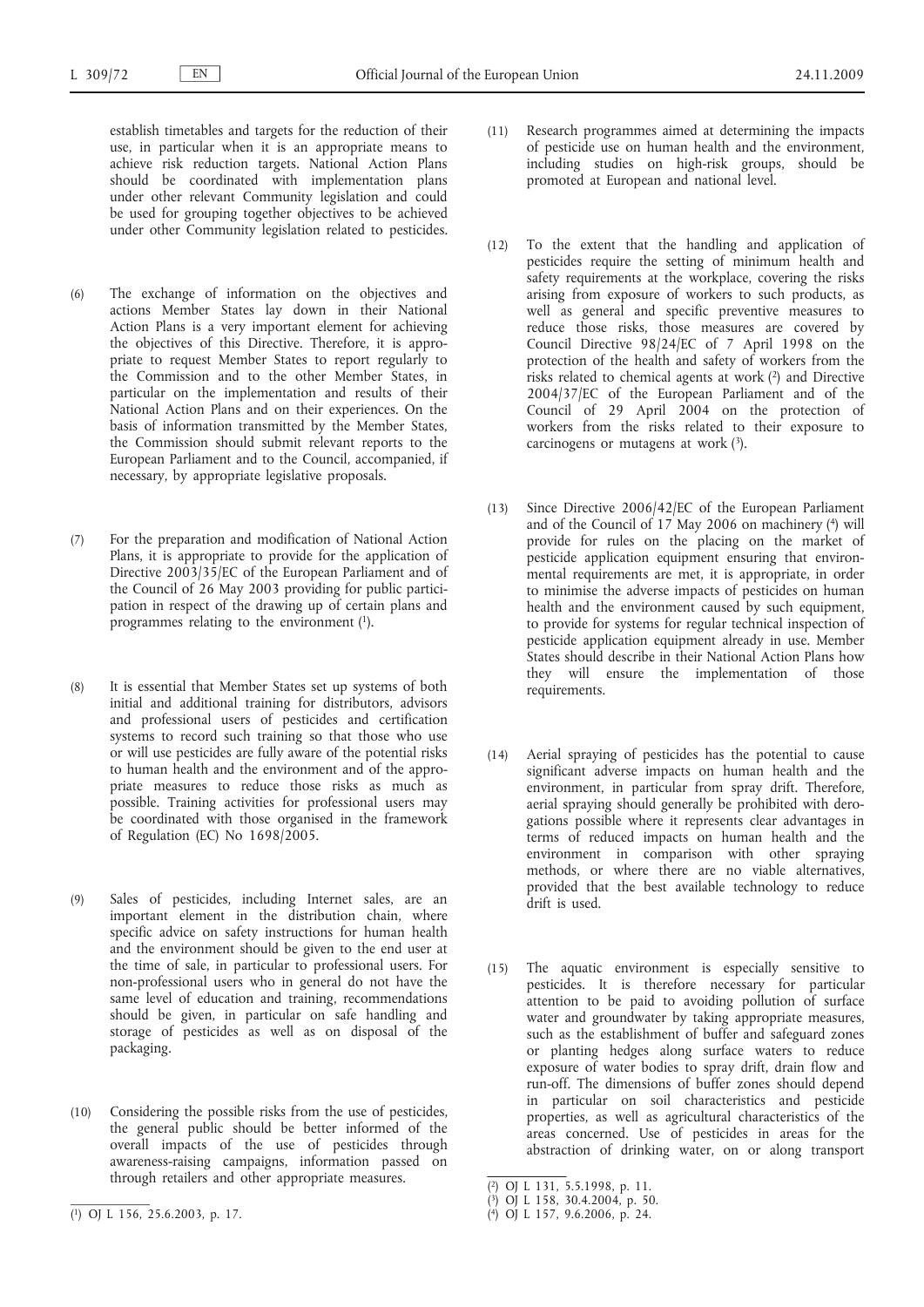routes, such as railway lines, or on sealed or very permeable surfaces can lead to higher risks of pollution of the aquatic environment. In such areas the pesticide use should, therefore, be reduced as far as possible, or eliminated, if appropriate.

- (16) Use of pesticides can be particularly dangerous in very sensitive areas, such as Natura 2000 sites protected in accordance with Directives 79/409/EEC and 92/43/EEC. In other places such as public parks and gardens, sports and recreation grounds, school grounds and children's playgrounds, and in the close vicinity of healthcare facilities, the risks from exposure to pesticides are high. In these areas, the use of pesticides should be minimised or prohibited. When pesticides are used, appropriate risk management measures should be established and lowrisk pesticides as well as biological control measures should be considered in the first place.
- (17) Handling of pesticides, including storage, diluting and mixing the pesticides and cleaning of pesticide application equipment after use, and recovery and disposal of tank mixtures, empty packaging and remnants of pesticides are particularly prone to unwanted exposure of humans and the environment. Therefore, it is appropriate to provide for specific measures addressing those activities as a complement to the measures provided for under Directive 2006/12/EC of the European Parliament and of the Council of 5 April 2006 on waste  $(1)$ , and Council Directive 91/689/EEC of 12 December 1991 on hazardous waste (2). Measures should also encompass non-professional users, since inappropriate handling is very likely to occur in this group of users due to their lack of knowledge.
- (18) The application of general principles and crop and sector-specific guidelines with respect to integrated pest management by all farmers would result in a better targeted use of all available pest control measures, including pesticides. Therefore, it would contribute to a further reduction of the risks to human health and the environment and the dependency on the use of pesticides. Member States should promote low pesticide-input pest management, in particular integrated pest management, and establish the necessary conditions and measures for its implementation.
- (19) On the basis of Regulation (EC) No 1107/2009 and of this Directive, implementation of the principles of integrated pest management is obligatory and the subsidiarity principle applies to the way the principles for integrated pest management are implemented. Member States should describe in their National Action Plan how they ensure the implementation of the principles of integrated pest management, with priority given wherever possible to non-chemical methods of plant protection and pest and crop management.
- (20) It is necessary to measure the progress achieved in the reduction of risks and adverse impacts from pesticide use for human health and the environment. Appropriate means are harmonised risk indicators that will be established at Community level. Member States should use those indicators for risk management at national level and for reporting purposes, while the Commission should calculate indicators to evaluate progress at Community level. Statistical data collected in accordance with the Community legislation concerning statistics on plant protection products should be used. Member States should be entitled to use, in addition to harmonised common indicators, their national indicators.
- (21) Member States should determine penalties applicable to infringements of national provisions adopted pursuant to this Directive and ensure that they are implemented. The penalties should be effective, proportionate and dissuasive.
- (22) Since the objective of this Directive, namely to protect human health and the environment from possible risks associated with the use of pesticides, cannot be sufficiently achieved by the Member States and can therefore be better achieved at Community level, the Community may adopt measures, in accordance with the principle of subsidiarity as set out in Article 5 of the Treaty. In accordance with the principle of proportionality, as set out in that Article, this Directive does not go beyond what is necessary in order to achieve that objective.
- (23) This Directive respects the fundamental rights and observes the principles recognised notably by the Charter of Fundamental Rights of the European Union. In particular, this Directive seeks to promote the integration into Community policies of a high level of environmental protection in accordance with the principle of sustainable development as laid down in Article 37 of that Charter.
- (24) The measures necessary for the implementation of this Directive should be adopted in accordance with Council Decision 1999/468/EC of 28 June 1999 laying down the procedures for the exercise of implementing powers conferred on the Commission (3).
- (25) In particular, the Commission should be empowered to establish and update the Annexes to this Directive. Since those measures are of general scope and are designed to amend non-essential elements of this Directive, inter alia, by supplementing it with new non-essential elements, they must be adopted in accordance with the regulatory procedure with scrutiny provided for in Article 5a of Decision 1999/468/EC.

<sup>(</sup> 1) OJ L 114, 27.4.2006, p. 9.

<sup>(</sup> 2) OJ L 377, 31.12.1991, p. 20. (3) OJ L 184, 17.7.1999, p. 23.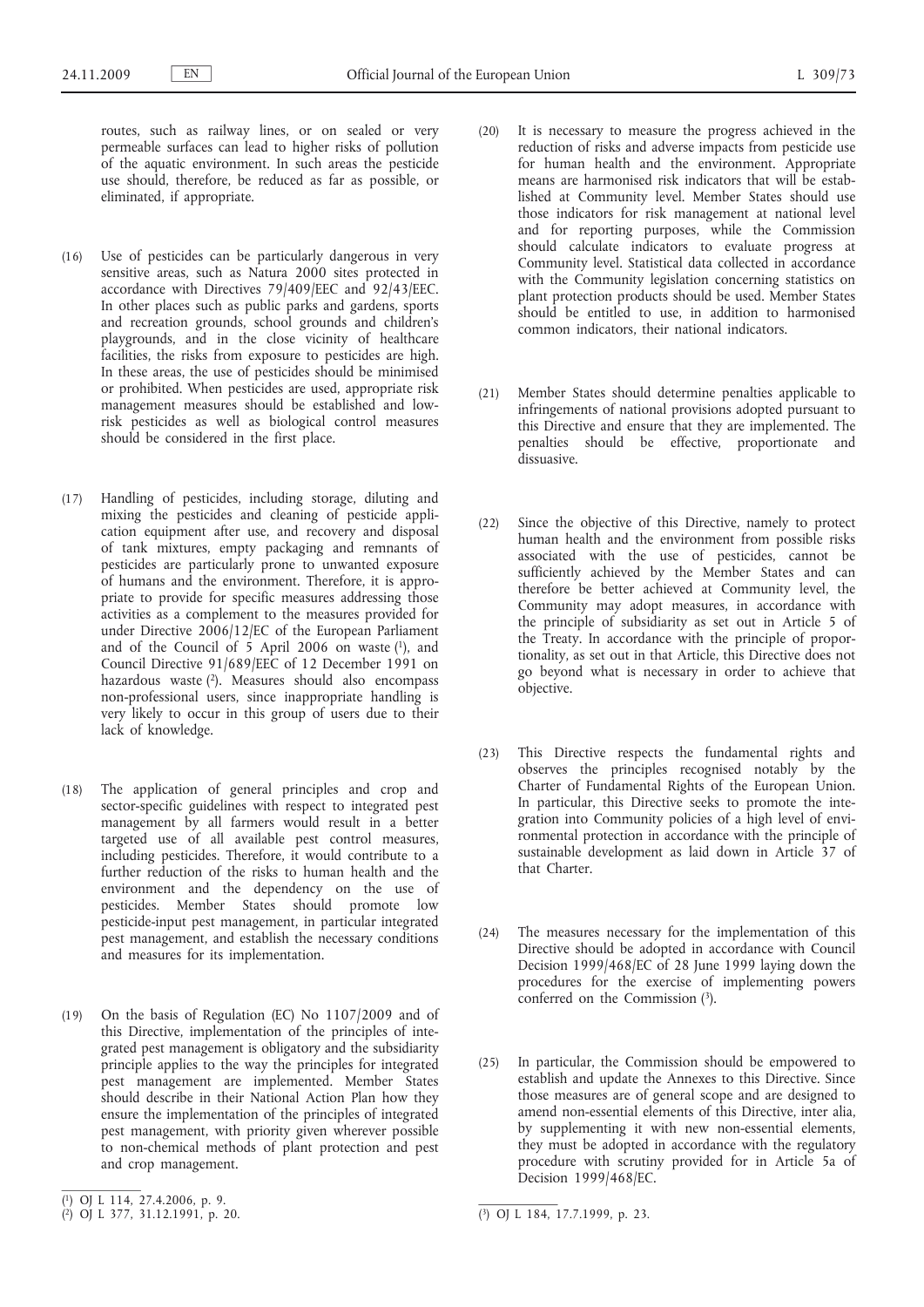(26) In accordance with point 34 of the Interinstitutional agreement on better law-making (1), Member States are encouraged to draw up, for themselves and in the interests of the Community, their own tables illustrating, as far as possible, the correlation between this Directive and the transposition measures, and to make them public,

HAVE ADOPTED THIS DIRECTIVE:

# CHAPTER I

### **GENERAL PROVISIONS**

### *Article 1*

# **Subject matter**

This Directive establishes a framework to achieve a sustainable use of pesticides by reducing the risks and impacts of pesticide use on human health and the environment and promoting the use of integrated pest management and of alternative approaches or techniques such as non-chemical alternatives to pesticides.

#### *Article 2*

# **Scope**

1. This Directive shall apply to pesticides that are plant protection products as defined in point 10(a) of Article 3.

2. This Directive shall apply without prejudice to any other relevant Community legislation.

The provisions of this Directive shall not prevent Member States from applying the precautionary principle in restricting or prohibiting the use of pesticides in specific circumstances or areas.

## *Article 3*

### **Definitions**

For the purposes of this Directive, the following definitions shall apply:

- 1. 'professional user' means any person who uses pesticides in the course of their professional activities, including operators, technicians, employers and self-employed people, both in the farming and other sectors;
- 2. 'distributor' means any natural or legal person who makes a pesticide available on the market, including wholesalers, retailers, vendors and suppliers;
- 3. 'advisor' means any person who has acquired adequate knowledge and advises on pest management and the safe use of pesticides, in the context of a professional capacity or commercial service, including private self-employed and public advisory services, commercial agents, food producers and retailers where applicable;
- 4. 'pesticide application equipment' means any apparatus specifically intended for the application of pesticides, including accessories that are essential for the effective operation of such equipment, such as nozzles, manometers, filters, strainers and cleaning devices for tanks;
- 5. 'aerial spraying' means application of pesticides from an aircraft (plane or helicopter);
- 6. 'integrated pest management' means careful consideration of all available plant protection methods and subsequent integration of appropriate measures that discourage the development of populations of harmful organisms and keep the use of plant protection products and other forms of intervention to levels that are economically and ecologically justified and reduce or minimise risks to human health and the environment. 'Integrated pest management' emphasises the growth of a healthy crop with the least possible disruption to agro-ecosystems and encourages natural pest control mechanisms;
- 7. 'risk indicator' means the result of a method of calculation that is used to evaluate risks of pesticides on human health and/or the environment;
- 8. 'non-chemical methods' means alternative methods to chemical pesticides for plant protection and pest management, based on agronomic techniques such as those referred to in point 1 of Annex III, or physical, mechanical or biological pest control methods;
- 9. the terms 'surface water' and 'groundwater' have the same meaning as in Directive 2000/60/EC;
- 10. 'pesticide' means:
	- (a) a plant protection product as defined in Regulation (EC) No 1107/2009;
	- (b) a biocidal product as defined in Directive 98/8/EC of the European Parliament and of the Council of 16 February 1998 concerning the placing on the market of biocidal products (2).

<sup>(</sup> 1) OJ C 321, 31.12.2003, p. 1. (2) OJ L 123, 24.4.1998, p. 1.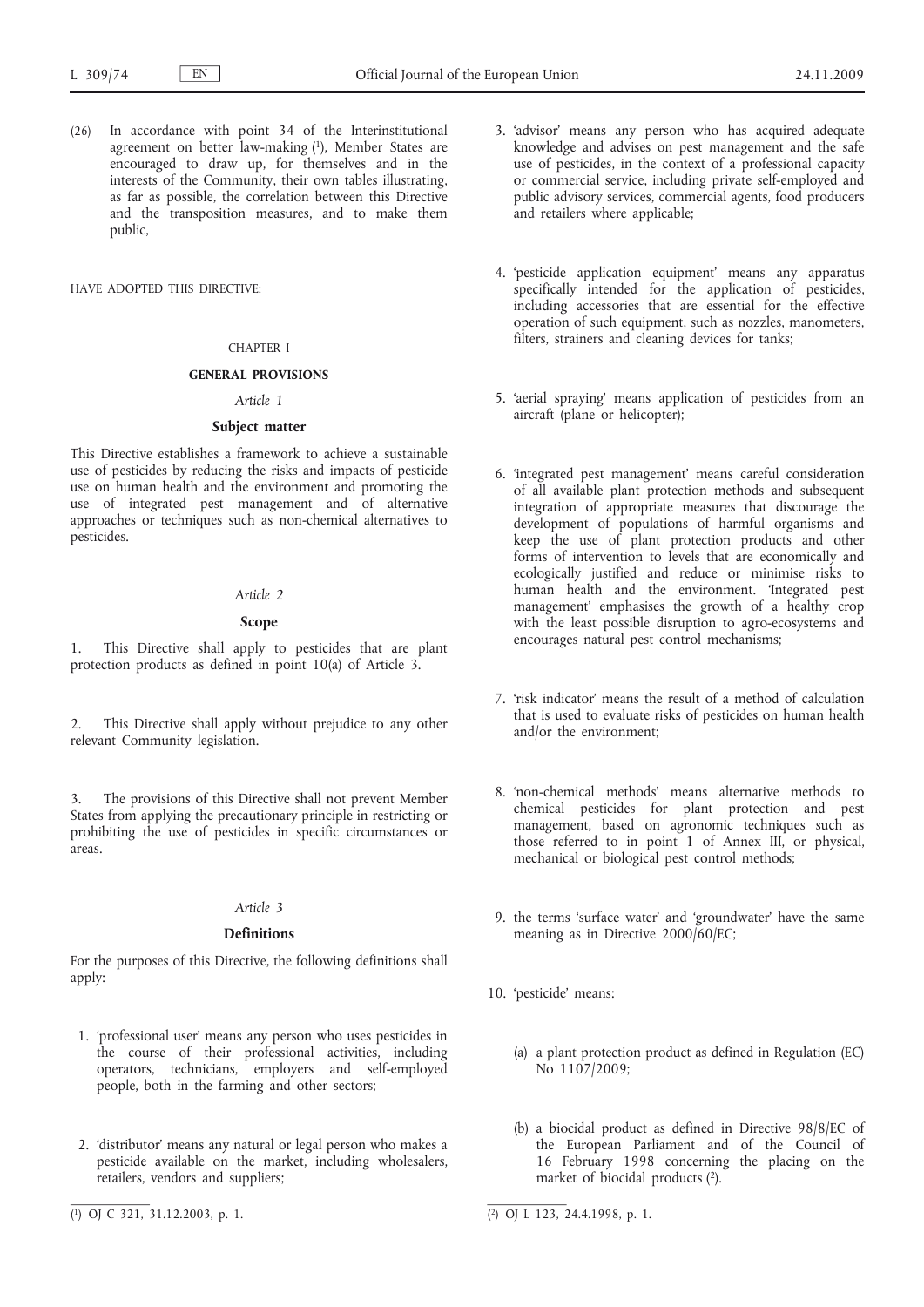# *Article 4*

### **National Action Plans**

1. Member States shall adopt National Action Plans to set up their quantitative objectives, targets, measures and timetables to reduce risks and impacts of pesticide use on human health and the environment and to encourage the development and introduction of integrated pest management and of alternative approaches or techniques in order to reduce dependency on the use of pesticides. These targets may cover different areas of concern, for example worker protection, protection of the environment, residues, use of specific techniques or use in specific crops.

The National Action Plans shall also include indicators to monitor the use of plant protection products containing active substances of particular concern, especially if alternatives are available. Member States shall give particular attention to the plant protection products containing active substances approved in accordance with Council Directive 91/414/EEC of 15 July 1991 concerning the placing of plant products on the market  $(1)$  which, when subject to renewal of approval under Regulation (EC) No  $1107/2009$  will not fulfil the criteria relevant for approval laid down in Annex II, points 3.6 to 3.8 of that Regulation.

On the basis of such indicators and taking into account where applicable the risk or use reduction targets achieved already prior to the application of this Directive, timetables and targets for the reduction of use shall also be established, in particular if the reduction of use constitutes an appropriate means to achieve risk reduction with regard to priority items identified under Article 15(2)(c). These targets may be intermediate or final. Member States shall use all necessary means designed to achieve these targets.

When drawing up and revising their National Action Plans, Member States shall take account of the health, social, economic and environmental impacts of the measures envisaged, of specific national, regional and local conditions and all relevant stakeholder groups. Member States shall describe in their National Action Plans how they will implement measures pursuant to Articles 5 to 15 in order to achieve the objectives referred to in the first subparagraph of this paragraph.

The National Action Plans shall take into account plans under other Community legislation on the use of pesticides, such as planned measures under Directive 2000/60/EC.

By 14 December 2012, Member States shall communicate their National Action Plans to the Commission and to other Member States.

National Action Plans shall be reviewed at least every five years and any substantial changes to National Action Plans shall be reported to the Commission without undue delay.

By 14 December 2014, the Commission shall submit to the European Parliament and to the Council a report on the information communicated by the Member States in relation to the National Action Plans. The report shall contain methods used and the implications concerning the establishment of different types of targets to reduce the risks and use of pesticides.

By 14 December 2018, the Commission shall submit to the European Parliament and to the Council a report on the experience gained by Member States on the implementation of national targets established in accordance with paragraph 1 in order to achieve the objectives of this Directive. It may be accompanied, if necessary, by appropriate legislative proposals.

The Commission shall make information communicated in accordance with paragraph 2 available to the public on a website.

5. The provisions on public participation laid down in Article 2 of Directive 2003/35/EC shall apply to the preparation and the modification of the National Action Plans.

#### CHAPTER II

### **TRAINING, SALES OF PESTICIDES, INFORMATION AND AWARENESS-RAISING**

## *Article 5*

### **Training**

1. Member States shall ensure that all professional users, distributors and advisors have access to appropriate training by bodies designated by the competent authorities. This shall consist of both initial and additional training to acquire and update knowledge as appropriate.

The training shall be designed to ensure that such users, distributors and advisors acquire sufficient knowledge regarding the subjects listed in Annex I, taking account of their different roles and responsibilities.

2. By 14 December 2013, Member States shall establish certification systems and designate the competent authorities responsible for their implementation. These certificates shall, as a minimum, provide evidence of sufficient knowledge of the subjects listed in Annex I acquired by professional users, distributors and advisors either by undergoing training or by other means.

<sup>(</sup> 1) OJ L 230, 19.8.1991, p. 1.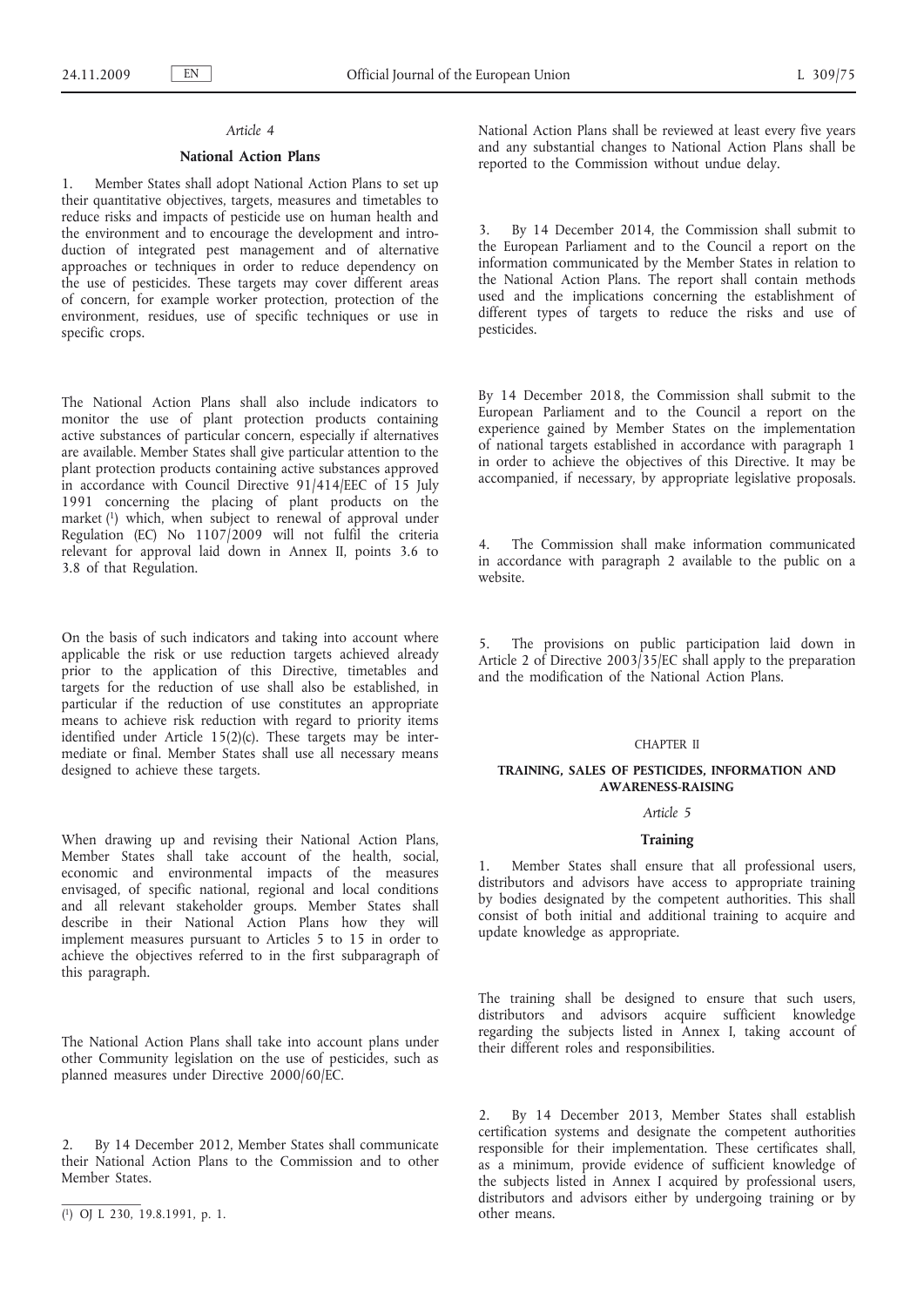Certification systems shall include requirements and procedures for the granting, renewal and withdrawal of certificates.

3. Measures designed to amend non-essential elements of this Directive relating to amending Annex I in order to take account of scientific and technical progress shall be adopted in accordance with the regulatory procedure with scrutiny referred to in Article 21(2).

### *Article 6*

### **Requirements for sales of pesticides**

1. Member States shall ensure that distributors have sufficient staff in their employment holding a certificate referred to in Article 5(2). Such persons shall be available at the time of sale to provide adequate information to customers as regards pesticide use, health and environmental risks and safety instructions to manage those risks for the products in question. Micro distributors selling only products for nonprofessional use may be exempted if they do not offer for sale pesticide formulations classified as toxic, very toxic, carcinogenic, mutagenic or toxic for reproduction pursuant to Directive 1999/45/EC of the European Parliament and of the Council of 31 May 1999 concerning the approximation of the laws, regulations and administrative provisions of the Member States relating to the classification, packaging and labelling of dangerous preparations (1).

Member States shall take necessary measures to restrict sales of pesticides authorised for professional use to persons holding a certificate referred to in Article 5(2).

3. Member States shall require distributors selling pesticides to non-professional users to provide general information regarding the risks for human health and the environment of pesticide use, in particular on hazards, exposure, proper storage, handling, application and safe disposal in accordance with Community legislation on waste, as well as regarding low-risk alternatives. Member States may require pesticide producers to provide such information.

The measures provided for in paragraphs 1 and 2 shall be established by 14 December 2015.

# *Article 7*

### **Information and awareness-raising**

1. Member States shall take measures to inform the general public and to promote and facilitate information and awarenessraising programmes and the availability of accurate and balanced information relating to pesticides for the general public, in particular regarding the risks and the potential acute and chronic effects for human health, non-target organisms and the environment arising from their use, and the use of non-chemical alternatives.

2. Member States shall put in place systems for gathering information on pesticide acute poisoning incidents, as well as chronic poisoning developments where available, among groups that may be exposed regularly to pesticides such as operators, agricultural workers or persons living close to pesticide application areas.

3. To enhance the comparability of information, the Commission, in cooperation with the Member States, shall develop by 14 December 2012 a strategic guidance document on monitoring and surveying of impacts of pesticide use on human health and the environment.

#### CHAPTER III

### **PESTICIDE APPLICATION EQUIPMENT**

### *Article 8*

### **Inspection of equipment in use**

Member States shall ensure that pesticide application equipment in professional use shall be subject to inspections at regular intervals. The interval between inspections shall not exceed five years until 2020 and shall not exceed three years thereafter.

2. By 14 December 2016, Member States shall ensure that pesticide application equipment has been inspected at least once. After this date only pesticide application equipment having successfully passed inspection shall be in professional  $11$ Se.

New equipment shall be inspected at least once within a period of five years after purchase.

3. By way of derogation from paragraphs 1 and 2 and, following a risk assessment for human health and the environment including an assessment of the scale of the use of the equipment, Member States may:

(a) apply different timetables and inspection intervals to pesticide application equipment not used for spraying pesticides, to handheld pesticide application equipment or knapsack sprayers and to additional pesticide application equipment that represent a very low scale of use, which shall be listed in the National Action Plans provided for in Article 4.

The following additional pesticide application equipment shall never be considered as constituting a very low scale of use:

(i) spraying equipment mounted on trains or aircraft;

<sup>(</sup> 1) OJ L 200, 30.7.1999, p. 1.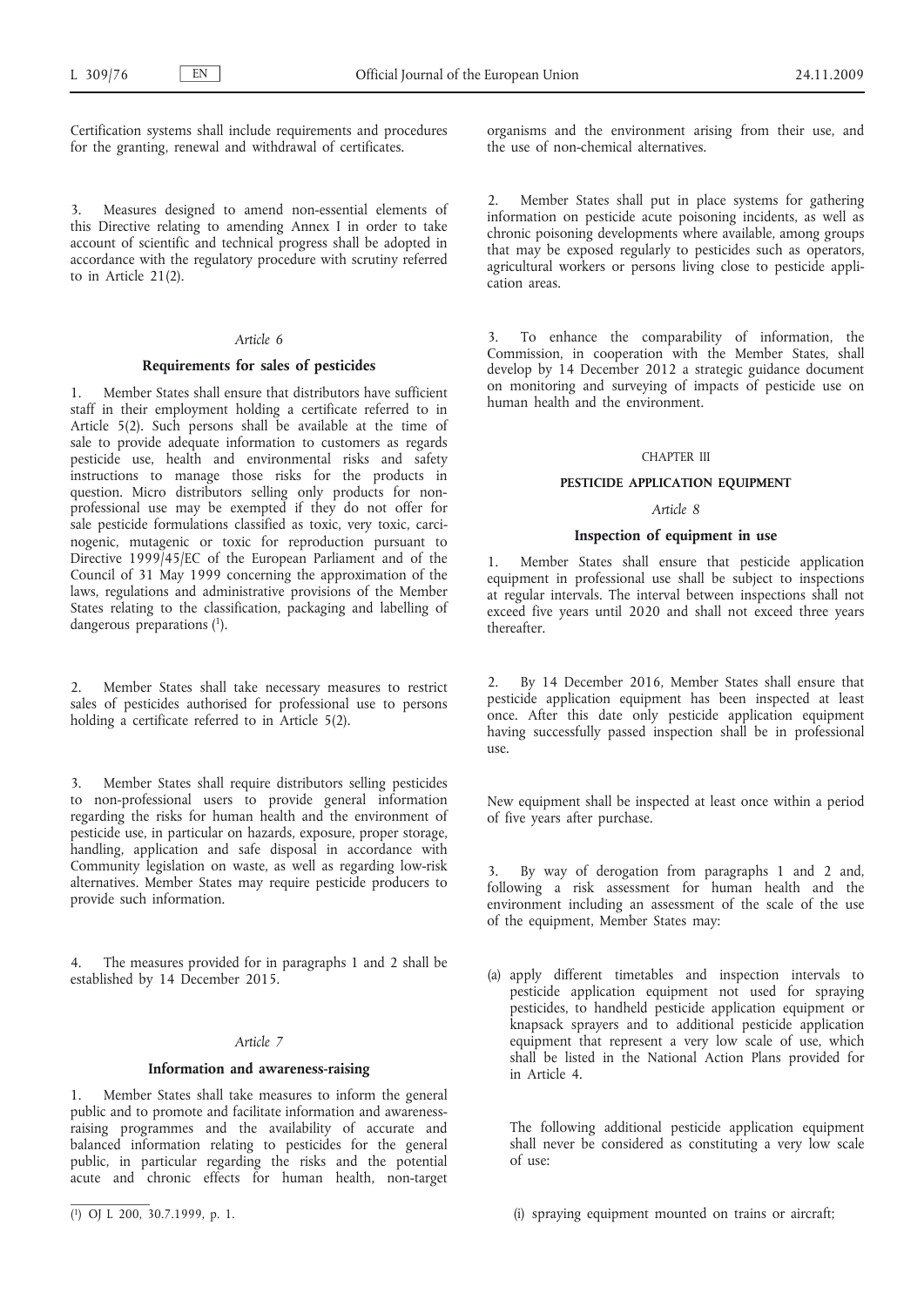(ii) boom sprayers larger than 3 m, including boom sprayers that are mounted on sowing equipment;

### CHAPTER IV

### **SPECIFIC PRACTICES AND USES**

### *Article 9*

# **Aerial spraying**

1. Member States shall ensure that aerial spraying is prohibited.

By way of derogation from paragraph 1 aerial spraying may only be allowed in special cases provided the following conditions are met:

- (a) there must be no viable alternatives, or there must be clear advantages in terms of reduced impacts on human health and the environment as compared with land-based application of pesticides;
- (b) the pesticides used must be explicitly approved for aerial spraying by the Member State following a specific assessment addressing risks from aerial spraying;
- (c) the operator carrying out the aerial spraying must hold a certificate as referred to in Article 5(2). During the transitional period where certification systems are not yet in place, Member States may accept other evidence of sufficient knowledge;
- (d) the enterprise responsible for providing aerial spray applications shall be certified by a competent authority for authorising equipment and aircraft for aerial application of pesticides;
- (e) if the area to be sprayed is in close proximity to areas open to the public, specific risk management measures to ensure that there are no adverse effects on the health of bystanders shall be included in the approval. The area to be sprayed shall not be in close proximity to residential areas;
- (f) as from 2013, the aircraft shall be equipped with accessories that constitute the best available technology to reduce spray drift.

3. Member States shall designate the authorities competent for establishing the specific conditions by which aerial spraying may be carried out, for examining requests pursuant to paragraph 4 and for making public information on crops, areas, circumstances and particular requirements for application including weather conditions where aerial spraying may be allowed.

(b) exempt from inspection handheld pesticide application equipment or knapsack sprayers. In this case the Member States shall ensure that operators have been informed of the need to change regularly the accessories, of the specific risks linked to that equipment, and that operators are trained for the proper use of that application equipment in accordance with Article 5.

4. The inspections shall verify that pesticide application equipment satisfies the relevant requirements listed in Annex II, in order to achieve a high level of protection for human health and the environment.

Pesticide application equipment complying with harmonised standards developed in accordance with Article 20(1) shall be presumed to comply with the essential health and safety and environmental requirements.

5. Professional users shall conduct regular calibrations and technical checks of the pesticide application equipment in accordance with the appropriate training received as provided for in Article 5.

6. Member States shall designate bodies responsible for implementing the inspection systems and inform the Commission thereof.

Each Member State shall establish certificate systems designed to allow the verification of inspections and recognise the certificates granted in other Member States following the requirements referred to in paragraph 4 and where the time period since the last inspection carried out in another Member State is equal to or shorter than the time period of the inspection interval applicable in its own territory.

Member States shall endeavour to recognise the certificates issued in other Member States provided that the inspection intervals referred to in paragraph 1 are complied with.

Measures designed to amend non-essential elements of this Directive relating to amending Annex II in order to take account of scientific and technical progress shall be adopted in accordance with the regulatory procedure with scrutiny referred to in Article 21(2).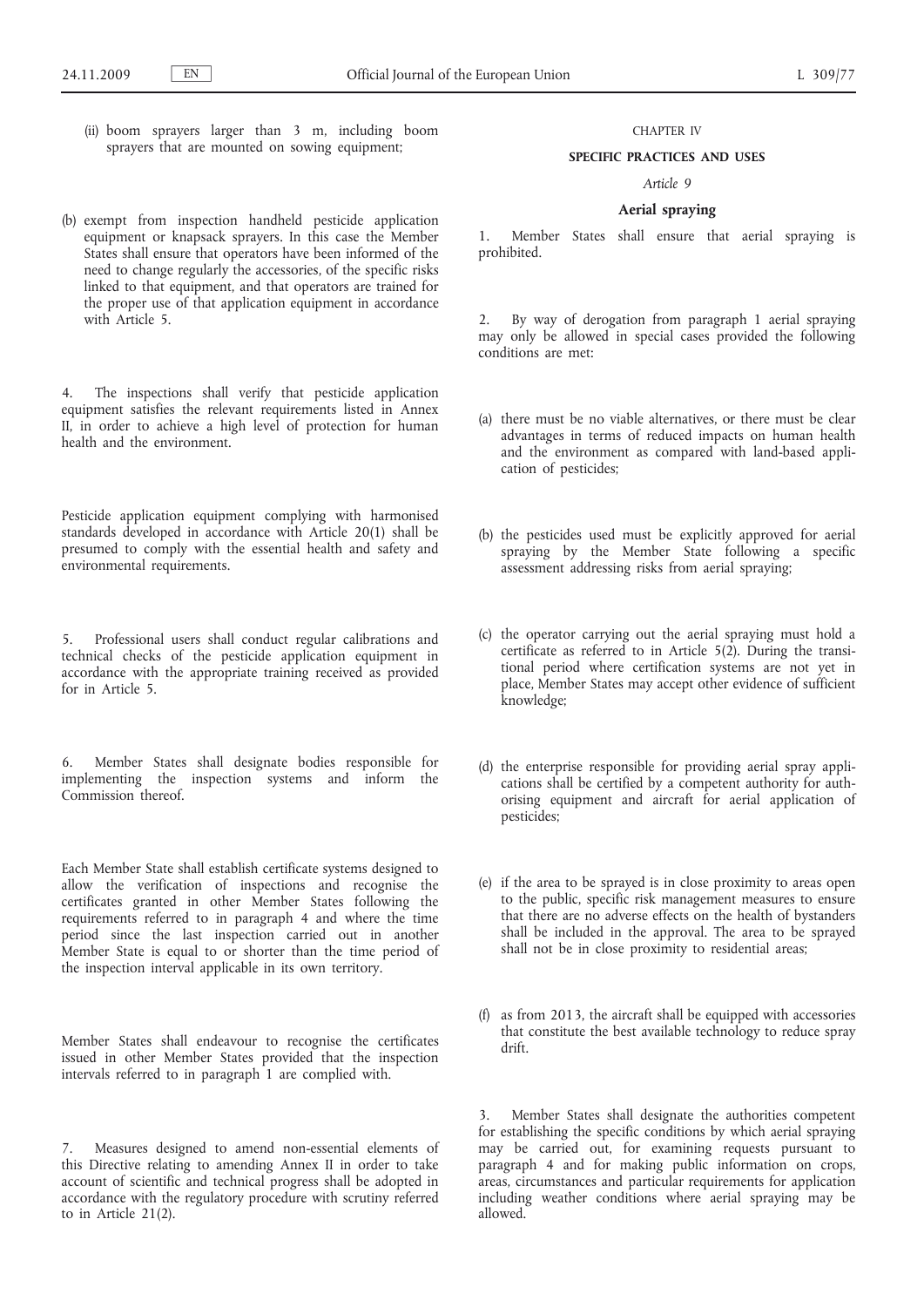In the approval the competent authorities shall specify the measures necessary for warning residents and bystanders in due time and to protect the environment in the vicinity of the area sprayed.

4. A professional user wishing to apply pesticides by aerial spraying shall submit a request for approval of an application plan to the competent authority accompanied by evidence to show that the conditions referred to in paragraphs 2 and 3 are fulfilled. The request for application of aerial spraying in accordance with the approved application plan shall be submitted in due time to the competent authority. It shall contain information about the provisional time of spraying and the amounts and the type of pesticides applied.

Member States may provide that requests for applications of aerial spraying in accordance with an approved application plan, for which no answer was received on the decision taken within the time period laid down by the competent authorities, shall be deemed to be approved.

In particular circumstances such as emergency or specific difficult situations, single requests for application of aerial spraying may also be submitted for approval. Where justified, competent authorities shall have a possibility to apply an accelerated procedure in order to verify that the conditions referred to in paragraphs 2 and 3 are fulfilled before the application of aerial spraying.

5. Member States shall ensure that the conditions referred to in paragraphs 2 and 3 are met by conducting appropriate monitoring.

6. The competent authorities shall keep records of the requests and approvals as referred to in paragraph 4 and shall make available to the public the relevant information contained therein such as the area to be sprayed, the provisional day and time of the spraying and the type of pesticide, in accordance with the applicable national or Community law.

### *Article 10*

### **Information to the public**

Member States may include in their National Action Plans provisions on informing persons who could be exposed to the spray drift.

## *Article 11*

# **Specific measures to protect the aquatic environment and drinking water**

1. Member States shall ensure that appropriate measures to protect the aquatic environment and drinking water supplies from the impact of pesticides are adopted. Those measures

shall support and be compatible with relevant provisions of Directive 2000/60/EC and Regulation (EC) No 1107/2009.

- 2. The measures provided in paragraph 1 shall include:
- (a) giving preference to pesticides that are not classified as dangerous for the aquatic environment pursuant to Directive 1999/45/EC nor containing priority hazardous substances as set out in Article 16(3) of Directive 2000/60/EC;
- (b) giving preference to the most efficient application techniques such as the use of low-drift pesticide application equipment especially in vertical crops such as hops and those found in orchards and vineyards;
- (c) use of mitigation measures which minimise the risk of offsite pollution caused by spray drift, drain-flow and run-off. These shall include the establishment of appropriately-sized buffer zones for the protection of non-target aquatic organisms and safeguard zones for surface and groundwater used for the abstraction of drinking water, where pesticides must not be used or stored;
- (d) reducing as far as possible or eliminating applications on or along roads, railway lines, very permeable surfaces or other infrastructure close to surface water or groundwater or on sealed surfaces with a high risk of run-off into surface water or sewage systems.

# *Article 12*

#### **Reduction of pesticide use or risks in specific areas**

Member States shall, having due regard for the necessary hygiene and public health requirements and biodiversity, or the results of relevant risk assessments, ensure that the use of pesticides is minimised or prohibited in certain specific areas. Appropriate risk management measures shall be taken and the use of low-risk plant protection products as defined in Regulation (EC) No 1107/2009 and biological control measures shall be considered in the first place. The specific areas in question are:

- (a) areas used by the general public or by vulnerable groups as defined in Article 3 of Regulation (EC) No 1107/2009, such as public parks and gardens, sports and recreation grounds, school grounds and children's playgrounds and in the close vicinity of healthcare facilities;
- (b) protected areas as defined in Directive 2000/60/EC or other areas identified for the purposes of establishing the necessary conservation measures in accordance with the provisions of Directives 79/409/EEC and 92/43/EEC;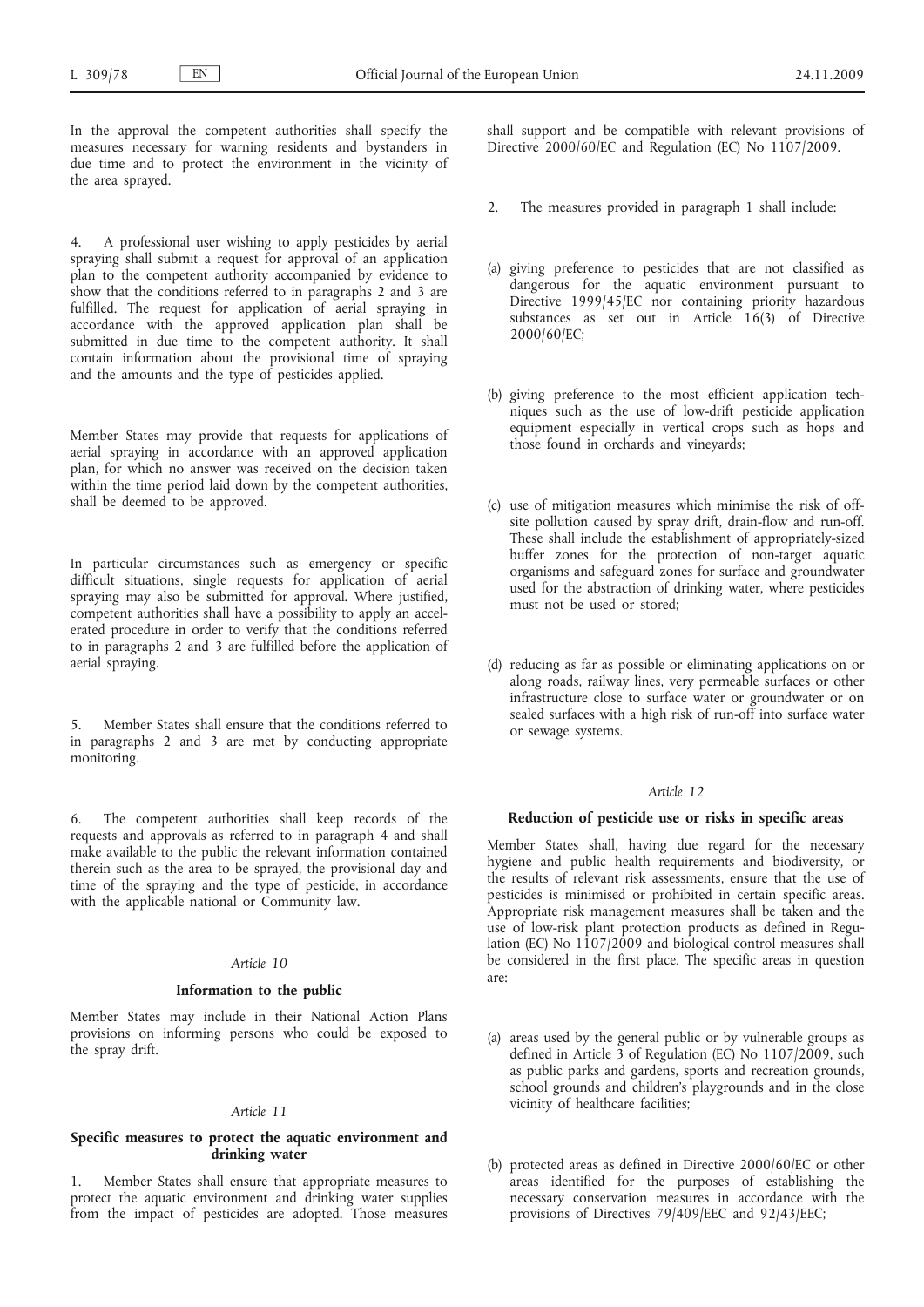(c) recently treated areas used by or accessible to agricultural workers.

#### *Article 13*

# **Handling and storage of pesticides and treatment of their packaging and remnants**

1. Member States shall adopt the necessary measures to ensure that the following operations by professional users and where applicable by distributors do not endanger human health or the environment:

- (a) storage, handling, dilution and mixing of pesticides before application;
- (b) handling of packaging and remnants of pesticides;
- (c) disposal of tank mixtures remaining after application;
- (d) cleaning of the equipment used after application;
- (e) recovery or disposal of pesticide remnants and their packaging in accordance with Community legislation on waste.

2. Member States shall take all necessary measures regarding pesticides authorised for non-professional users to avoid dangerous handling operations. These measures may include use of pesticides of low toxicity, ready to use formulations and limits on sizes of containers or packaging.

3. Member States shall ensure that storage areas for pesticides for professional use are constructed in such a way as to prevent unwanted releases. Particular attention shall be paid to location, size and construction materials.

# *Article 14*

### **Integrated pest management**

1. Member States shall take all necessary measures to promote low pesticide-input pest management, giving wherever possible priority to non-chemical methods, so that professional users of pesticides switch to practices and products with the lowest risk to human health and the environment among those available for the same pest problem. Low pesticide-input pest management includes integrated pest management as well as organic farming according to Council Regulation (EC) No 834/2007 of 28 June 2007 on organic production and labelling of organic products (1).

2. Member States shall establish or support the establishment of necessary conditions for the implementation of integrated pest management. In particular, they shall ensure that professional users have at their disposal information and tools for pest monitoring and decision making, as well as advisory services on integrated pest management.

3. By 30 June 2013, Member States shall report to the Commission on the implementation of paragraphs 1 and 2 and, in particular, whether the necessary conditions for implementation of integrated pest management are in place.

4. Member States shall describe in their National Action Plans how they ensure that the general principles of integrated pest management as set out in Annex III are implemented by all professional users by 1 January 2014.

Measures designed to amend non-essential elements of this Directive relating to amending Annex III in order to take account of scientific and technical progress shall be adopted in accordance with the regulatory procedure with scrutiny referred to in Article 21(2).

5. Member States shall establish appropriate incentives to encourage professional users to implement crop or sectorspecific guidelines for integrated pest management on a voluntary basis. Public authorities and/or organisations representing particular professional users may draw up such guidelines. Member States shall refer to those guidelines that they consider relevant and appropriate in their National Action Plans.

#### CHAPTER V

#### **INDICATORS, REPORTING AND INFORMATION EXCHANGE**

# *Article 15*

### **Indicators**

1. Harmonised risk indicators as referred to in Annex IV shall be established. However, Member States may continue to use existing national indicators or adopt other appropriate indicators in addition to the harmonised ones.

Measures designed to amend non-essential elements of this Directive relating to amending Annex IV in order to take account of scientific and technical progress shall be adopted in accordance with the regulatory procedure with scrutiny referred to in Article 21(2).

<sup>(</sup> 1) OJ L 189, 20.7.2007, p. 1.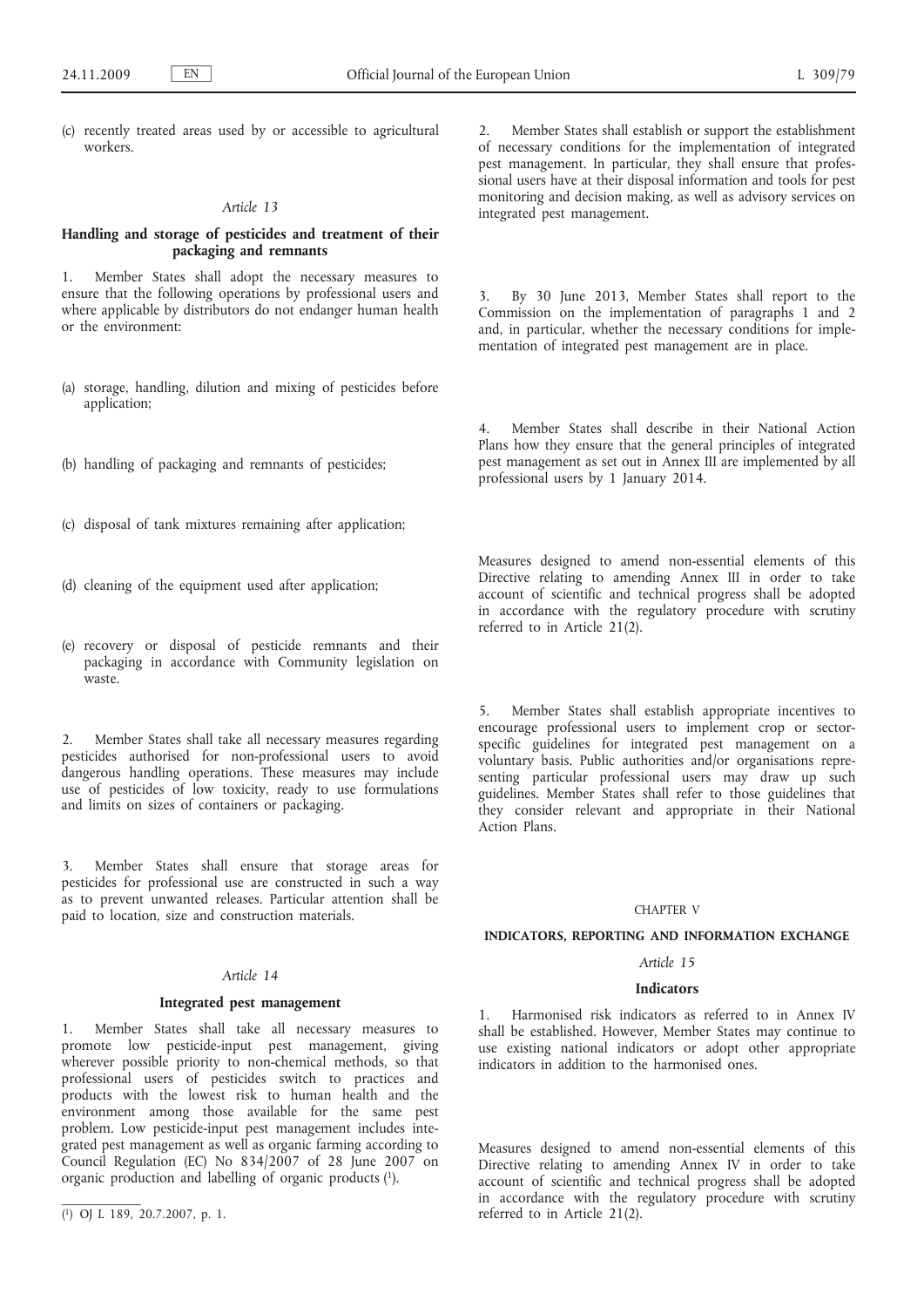- 2. Member States shall:
- (a) calculate harmonised risk indicators as referred to in paragraph 1 by using statistical data collected in accordance with the Community legislation concerning statistics on plant protection products together with other relevant data;
- (b) identify trends in the use of certain active substances;
- (c) identify priority items, such as active substances, crops, regions or practices, that require particular attention or good practices that can be used as examples in order to achieve the objectives of this Directive to reduce the risks and impacts of pesticide use on human health and the environment and to encourage the development and introduction of integrated pest management and of alternative approaches or techniques in order to reduce dependency on the use of pesticides.

3. Member States shall communicate the results of the evaluations carried out pursuant to paragraph 2 to the Commission and to other Member States and shall make this information available to the public.

4. The Commission shall calculate risk indicators at Community level by using statistical data collected in accordance with the Community legislation concerning statistics on plant protection products and other relevant data, in order to estimate trends in risks from pesticide use.

The Commission shall also use these data and this information to assess progress in achieving the objectives of other Community policies aimed at reducing the impact of pesticides on human health and on the environment.

The results shall be made available to the public on the website referred to in Article 4(4).

### *Article 16*

# **Reporting**

The Commission shall regularly submit to the European Parliament and to the Council a report on progress in the implementation of this Directive, accompanied where appropriate by proposals for amendments.

#### CHAPTER VI

### **FINAL PROVISIONS**

# *Article 17*

## **Penalties**

Member States shall determine penalties applicable to infringements of the national provisions adopted pursuant to this Directive and shall take all measures necessary to ensure that they are implemented. The penalties provided for shall be effective, proportionate and dissuasive.

Member States shall notify those provisions to the Commission by 14 December 2012 and shall notify it without delay of any subsequent amendment.

# *Article 18*

### **Exchange of information and best practice**

The Commission shall put forward as a priority for discussion in the expert group on the thematic strategy on the sustainable use of pesticides the exchange of information and best practice in the field of sustainable use of pesticides and integrated pest management.

### *Article 19*

### **Fees and charges**

1. Member States may recover the costs associated with any work pursuant to obligations under this Directive by means of a fee or charge.

Member States shall ensure that the fee or charge referred to in paragraph 1 is established in a transparent manner and corresponds to the actual cost of the work involved.

#### *Article 20*

#### **Standardisation**

1. The standards referred to in Article 8(4) of this Directive shall be established in accordance with the procedure provided for in Article 6(3) of Directive 98/34/EC of the European Parliament and of the Council of 22 June 1998 laying down a procedure for the provision of information in the field of technical standards and regulations and of rules on Information Society services (1).

The request for developing these standards may be established in consultation with the Committee referred to in Article 21(1).

2. The Commission shall publish the references of the standards in the *Official Journal of the European Union*.

( 1) OJ L 204, 21.7.1998, p. 37.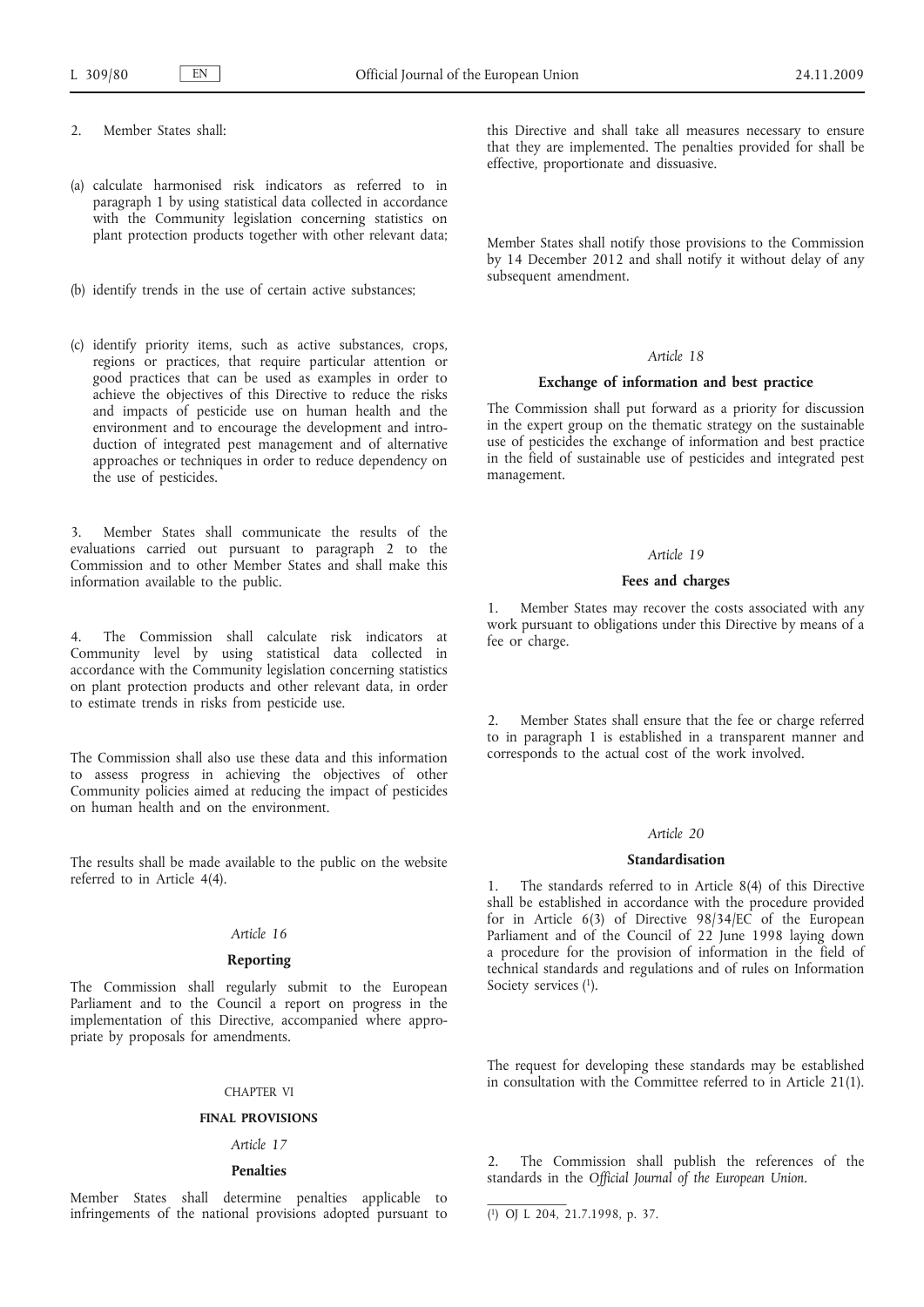When a Member State or the Commission considers that a harmonised standard does not entirely satisfy the requirements which it covers and which are set out in Annex II, the Commission or the Member State concerned shall bring the matter before the Committee set up by Article 5 of Directive 98/34/EC, giving its arguments. The Committee shall, having consulted the relevant European standardisation bodies, deliver its opinion without delay.

In the light of the Committee's opinion, the Commission shall decide to publish, not to publish, to publish with restriction, to maintain, to maintain with restriction or to withdraw the references to the harmonised standard concerned in or from the *Official Journal of the European Union*.

The Commission shall inform the European standardisation body concerned and, if necessary, request the revision of the harmonised standards concerned.

### *Article 21*

### **Committee procedure**

1. The Commission shall be assisted by the Standing Committee on the Food Chain and Animal Health established by Article 58 of Regulation (EC) No 178/2002 of the European Parliament and of the Council of 28 January 2002 laying down the general principles and requirements of food law, establishing the European Food Safety Authority and laying down procedures in matters of food safety (1).

2. Where reference is made to this paragraph, Article 5a(1) to (4) and Article 7 of Decision  $1999/468/EC$  shall apply, having regard to the provisions of Article 8 thereof.

### *Article 22*

### **Expenditure**

In order to support the establishment of a harmonised policy and systems in the field of sustainable use of pesticides, the Commission may finance:

(a) the development of a harmonised system including an appropriate database to gather and store all information relating to pesticide risk indicators, and to make such information available to the competent authorities, other interested parties and the general public;

- (b) the performance of studies necessary for the preparation and development of legislation, including the adaptation of the Annexes to this Directive to technical progress;
- (c) the development of guidance and best practices to facilitate the implementation of this Directive.

### *Article 23*

### **Transposition**

1. Member States shall bring into force the laws, regulations and administrative provisions necessary to comply with this Directive by 14 December 2011.

When Member States adopt these measures, they shall contain a reference to this Directive or be accompanied by such a reference on the occasion of their official publication. The method of making such reference shall be laid down by Member States.

2. Member States shall communicate to the Commission the text of the main provisions of national law which they adopt in the field covered by this Directive.

#### *Article 24*

### **Entry into force**

This Directive shall enter into force on the day following its publication in the *Official Journal of the European Union*.

### *Article 25*

#### **Addressees**

This Directive is addressed to the Member States.

Done at Strasbourg, 21 October 2009.

| For the European Parliament | For the Council |
|-----------------------------|-----------------|
| The President               | The President   |
| J. BUZEK                    | C. MALMSTRÖM    |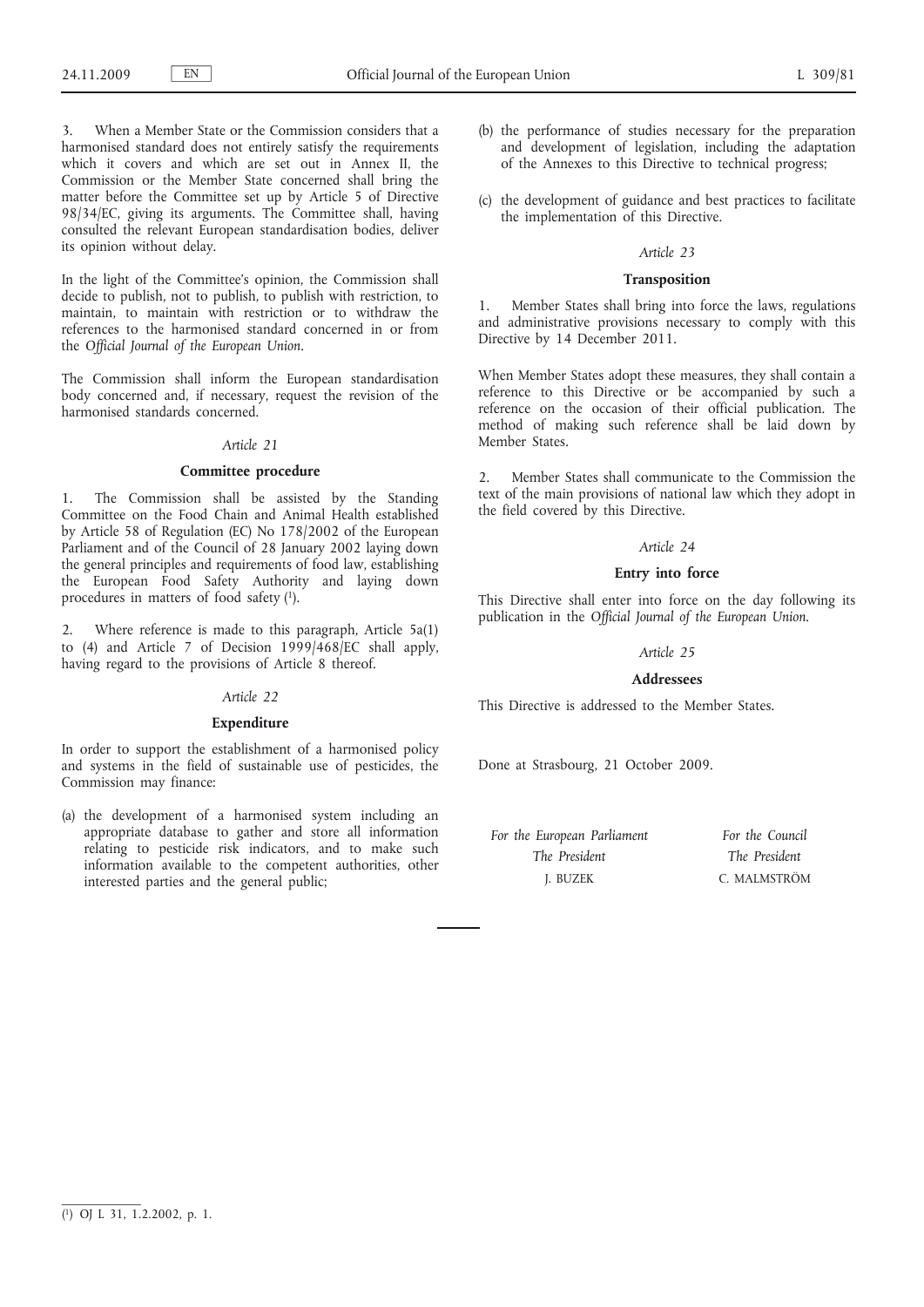## *ANNEX I*

#### **Training subjects referred to in Article 5**

- 1. All relevant legislation regarding pesticides and their use.
- 2. The existence and risks of illegal (counterfeit) plant protection products, and the methods to identify such products.
- 3. The hazards and risks associated with pesticides, and how to identify and control them, in particular:
	- (a) risks to humans (operators, residents, bystanders, people entering treated areas and those handling or eating treated items) and how factors such as smoking exacerbate these risks;
	- (b) symptoms of pesticide poisoning and first aid measures;
	- (c) risks to non-target plants, beneficial insects, wildlife, biodiversity and the environment in general.
- 4. Notions on integrated pest management strategies and techniques, integrated crop management strategies and techniques, organic farming principles, biological pest control methods, information on the general principles and crop or sector-specific guidelines for integrated pest management.
- 5. Initiation to comparative assessment at user level to help professional users make the most appropriate choices on pesticides with the least side effects on human health, non-target organisms and the environment among all authorised products for a given pest problem, in a given situation.
- 6. Measures to minimise risks to humans, non-target organisms and the environment: safe working practices for storing, handling and mixing pesticides, and disposing of empty packaging, other contaminated materials and surplus pesticides (including tank mixes), whether in concentrate or dilute form; recommended way to control operator exposure (personal protection equipment).
- 7. Risk-based approaches which take into account the local water extraction variables such as climate, soil and crop types, and relieves.
- 8. Procedures for preparing pesticide application equipment for work, including its calibration, and for its operation with minimum risks to the user, other humans, non-target animal and plant species, biodiversity and the environment, including water resources.
- 9. Use of pesticide application equipment and its maintenance, and specific spraying techniques (e.g. low-volume spraying and low-drift nozzles), as well as the objectives of the technical check of sprayers in use and ways to improve spray quality. Specific risks linked to use of handheld pesticide application equipment or knapsack sprayers and the relevant risk management measures.
- 10. Emergency action to protect human health, the environment including water resources in case of accidental spillage and contamination and extreme weather events that would result in pesticide leaching risks.
- 11. Special care in protection areas established under Articles 6 and 7 of Directive 2000/60/EC.
- 12. Health monitoring and access facilities to report on any incidents or suspected incidents.
- 13. Record keeping of any use of pesticides, in accordance with the relevant legislation.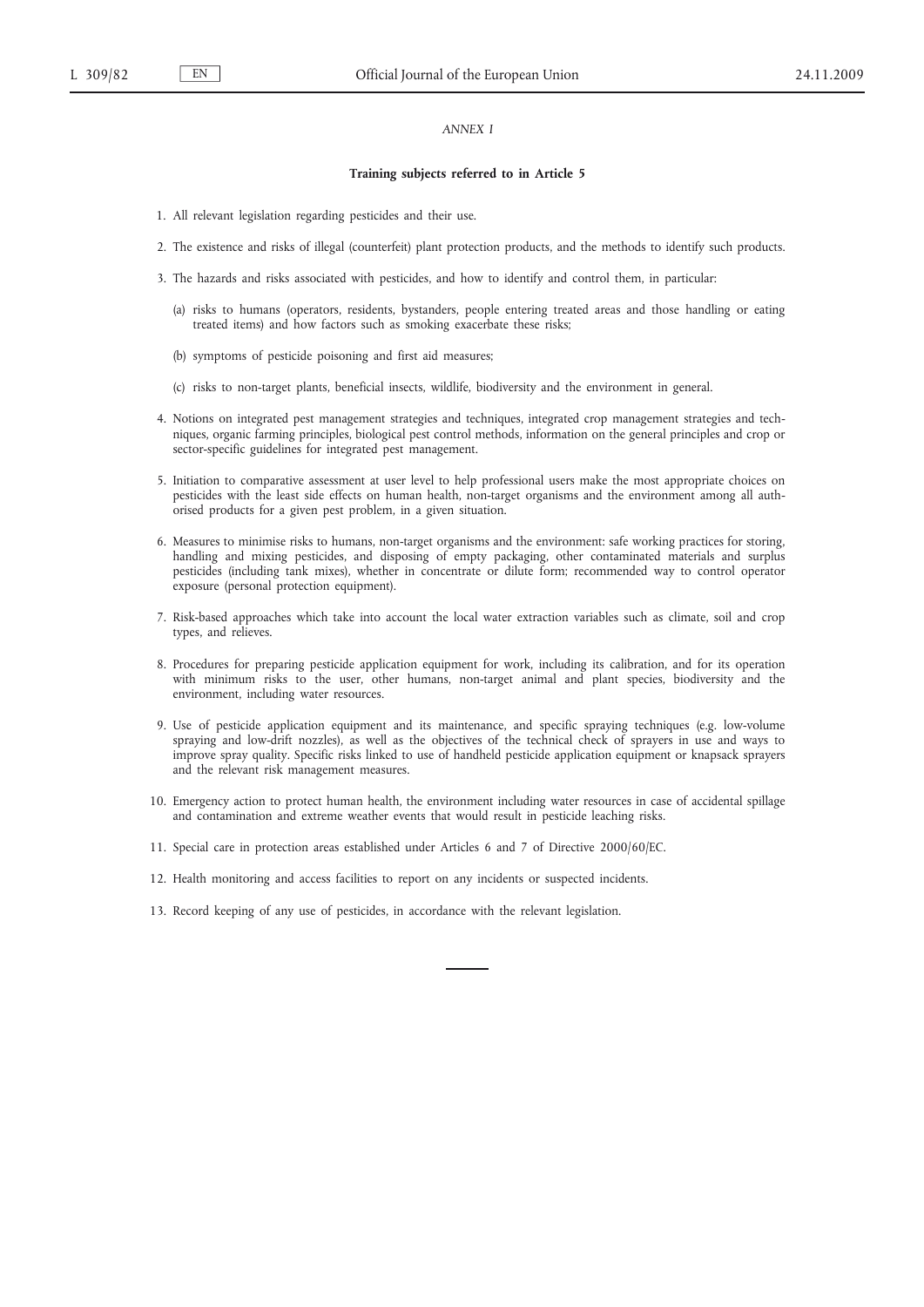### *ANNEX II*

#### **Health and safety and environmental requirements relating to the inspection of pesticide application equipment**

The inspection of pesticide application equipment shall cover all aspects important to achieve a high level of safety and protection of human health and the environment. Full effectiveness of the application operation should be ensured by proper performance of devices and functions of the equipment to guarantee the following objectives are met.

The pesticide application equipment must function reliably and be used properly for its intended purpose ensuring that pesticides can be accurately dosed and distributed. The equipment must be in such a condition as to be filled and emptied safely, easily and completely and prevent leakage of pesticides. It must permit easy and thorough cleaning. It must also ensure safe operations, and be controlled and capable of being immediately stopped from the operator's seat. Where necessary, adjustments must be simple, accurate and capable of being reproduced.

Particular attention should be paid to:

1. Power transmission parts

The power take-off driveshaft guard and the guard of the power input connection shall be fitted and in good condition and the protective devices and any moving or rotating power transmission parts shall not be affected in their function so as to ensure protection of the operator.

2. Pump

The pump capacity shall be suited to the needs of the equipment and the pump must function properly in order to ensure a stable and reliable application rate. There shall be no leakages from the pump.

3. Agitation

Agitation devices must ensure a proper recirculation in order to achieve an even concentration of the whole volume of the liquid spray mixture in the tank.

4. Spray liquid tank

Spray tanks including indicator of tank content, filling devices, strainers and filters, emptying and rinsing systems, and mixing devices shall operate in such a way as to minimise accidental spillage, uneven concentration distribution, operator exposure and residual content.

5. Measuring systems, control and regulation systems

All devices for measuring, switching on and off and adjusting pressure and/or flow rate shall be properly calibrated and work correctly and there shall be no leakages. Control of pressure and operation of pressure adjustment devices shall be easily possible during application. Pressure adjustment devices shall maintain a constant working pressure at constant revolutions of the pump, in order to ensure that a stable volume application rate is applied.

6. Pipes and hoses

Pipes and hoses shall be in proper condition to avoid disturbance of liquid flow or accidental spillage in case of failure. There shall be no leakages from pipes or hoses when run with the maximum obtainable pressure for the system.

7. Filtering

In order to avoid turbulence and heterogeneity in spray patterns, filters shall be in good condition and the mesh size of the filters shall correspond to the size of nozzles fitted on the sprayer. Where applicable the filter blockage indication system shall operate correctly.

8. Spray boom (for equipment spraying pesticides by means of a horizontally positioned boom, located close to the crop or the material to be treated).

The spray boom must be in good condition and stable in all directions. The fixation and adjustment systems and the devices for damping unintended movements and slope compensation must work correctly.

9. Nozzles

Nozzles must work properly to control dripping when spraying stops. To ensure homogeneity of the spray pattern, the flow rate of each individual nozzle shall not deviate significantly from the data of the flow rate tables provided by the manufacturer.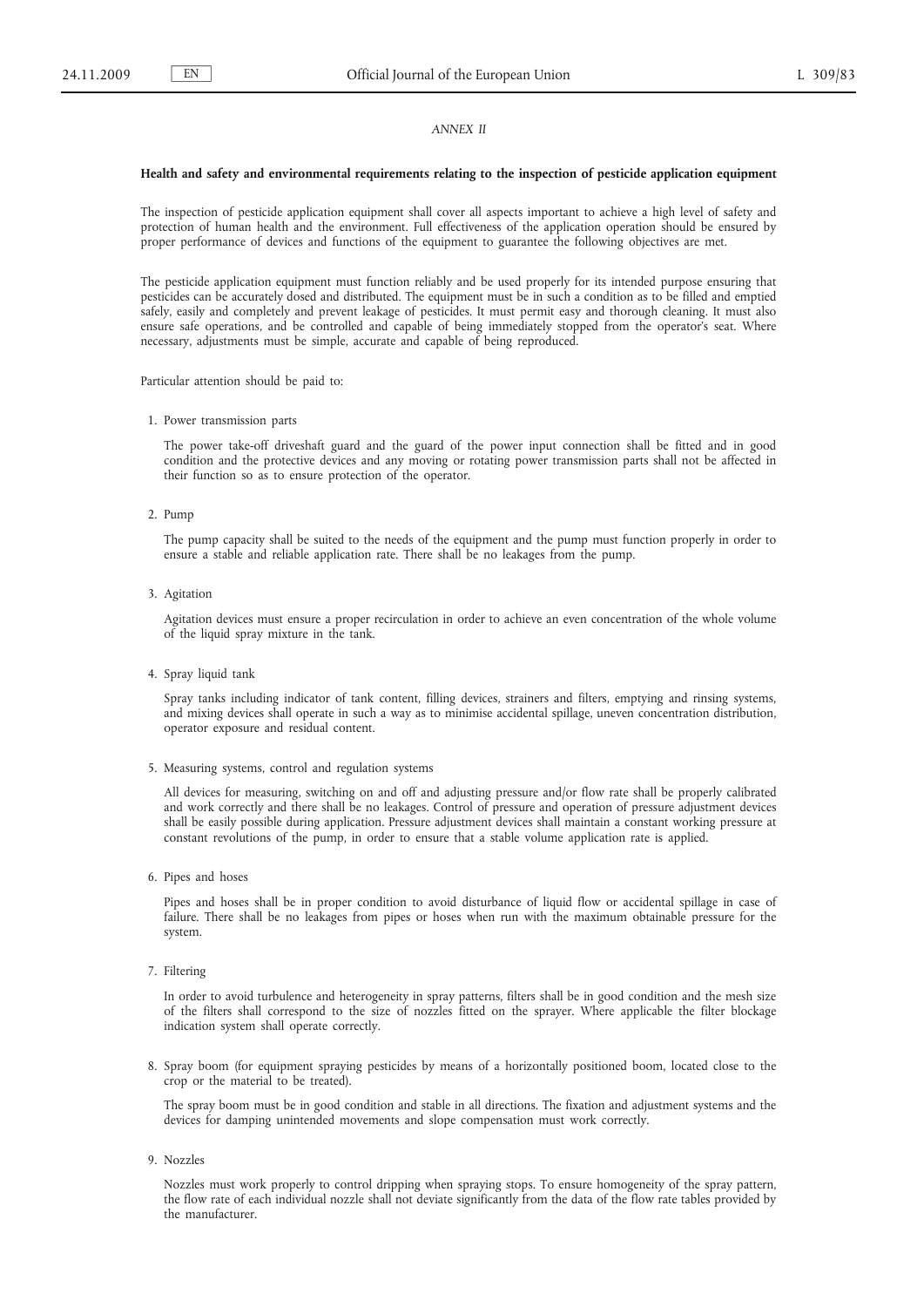# 10. Distribution

The transverse and vertical (in case of applications in vertical crops) distribution of the spray mixture in the target area must be even, where relevant.

11. Blower (for equipment distributing pesticides by air assistance)

The blower must be in good condition and must ensure a stable and reliable air stream.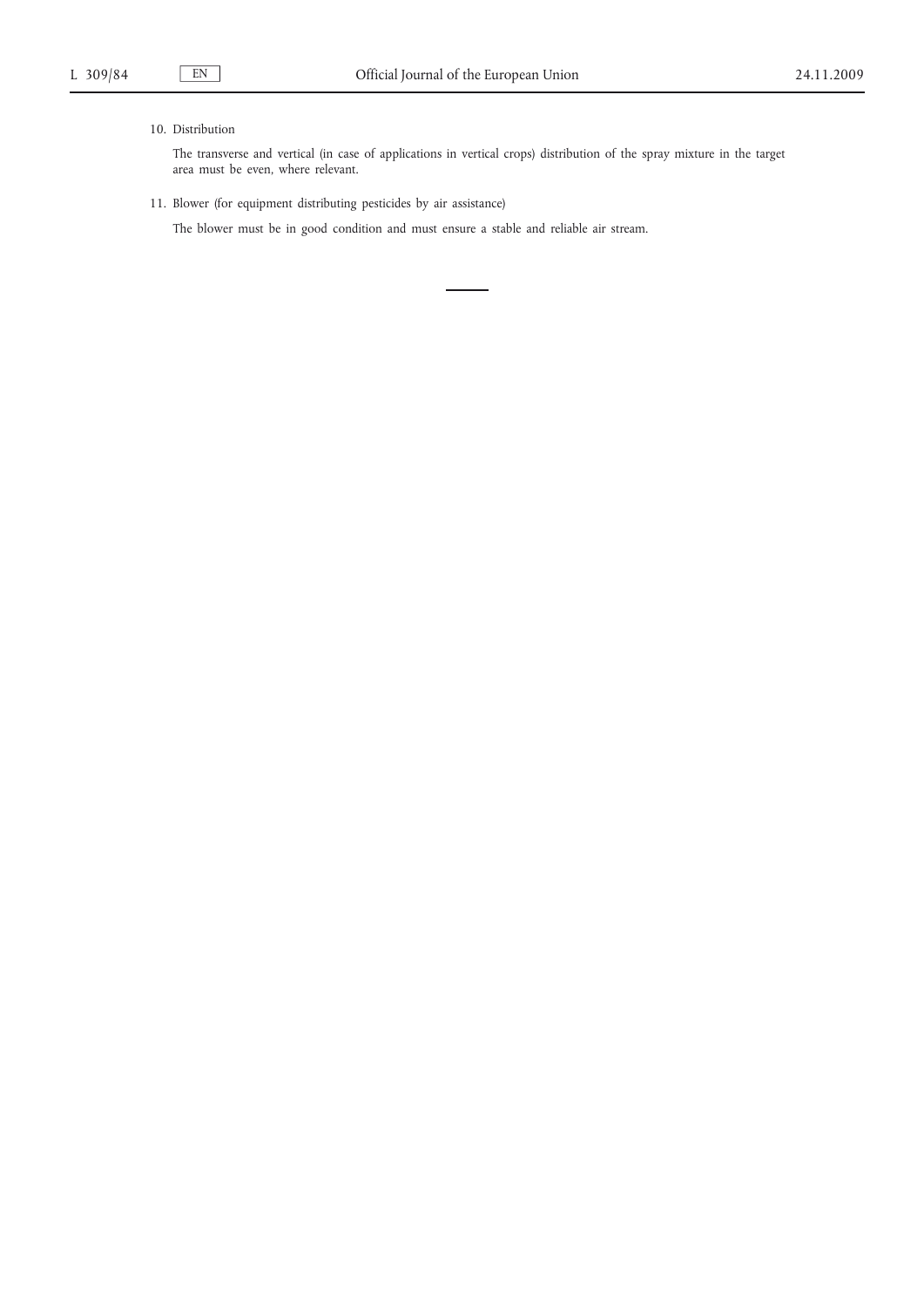## *ANNEX III*

#### **General principles of integrated pest management**

- 1. The prevention and/or suppression of harmful organisms should be achieved or supported among other options especially by:
	- crop rotation,
	- use of adequate cultivation techniques (e.g. stale seedbed technique, sowing dates and densities, under-sowing, conservation tillage, pruning and direct sowing),
	- use, where appropriate, of resistant/tolerant cultivars and standard/certified seed and planting material,
	- use of balanced fertilisation, liming and irrigation/drainage practices,
	- preventing the spreading of harmful organisms by hygiene measures (e.g. by regular cleansing of machinery and equipment),
	- protection and enhancement of important beneficial organisms, e.g. by adequate plant protection measures or the utilisation of ecological infrastructures inside and outside production sites.
- 2. Harmful organisms must be monitored by adequate methods and tools, where available. Such adequate tools should include observations in the field as well as scientifically sound warning, forecasting and early diagnosis systems, where feasible, as well as the use of advice from professionally qualified advisors.
- 3. Based on the results of the monitoring the professional user has to decide whether and when to apply plant protection measures. Robust and scientifically sound threshold values are essential components for decision making. For harmful organisms threshold levels defined for the region, specific areas, crops and particular climatic conditions must be taken into account before treatments, where feasible.
- 4. Sustainable biological, physical and other non-chemical methods must be preferred to chemical methods if they provide satisfactory pest control.
- 5. The pesticides applied shall be as specific as possible for the target and shall have the least side effects on human health, non-target organisms and the environment.
- 6. The professional user should keep the use of pesticides and other forms of intervention to levels that are necessary, e.g. by reduced doses, reduced application frequency or partial applications, considering that the level of risk in vegetation is acceptable and they do not increase the risk for development of resistance in populations of harmful organisms.
- 7. Where the risk of resistance against a plant protection measure is known and where the level of harmful organisms requires repeated application of pesticides to the crops, available anti-resistance strategies should be applied to maintain the effectiveness of the products. This may include the use of multiple pesticides with different modes of action.
- 8. Based on the records on the use of pesticides and on the monitoring of harmful organisms the professional user should check the success of the applied plant protection measures.